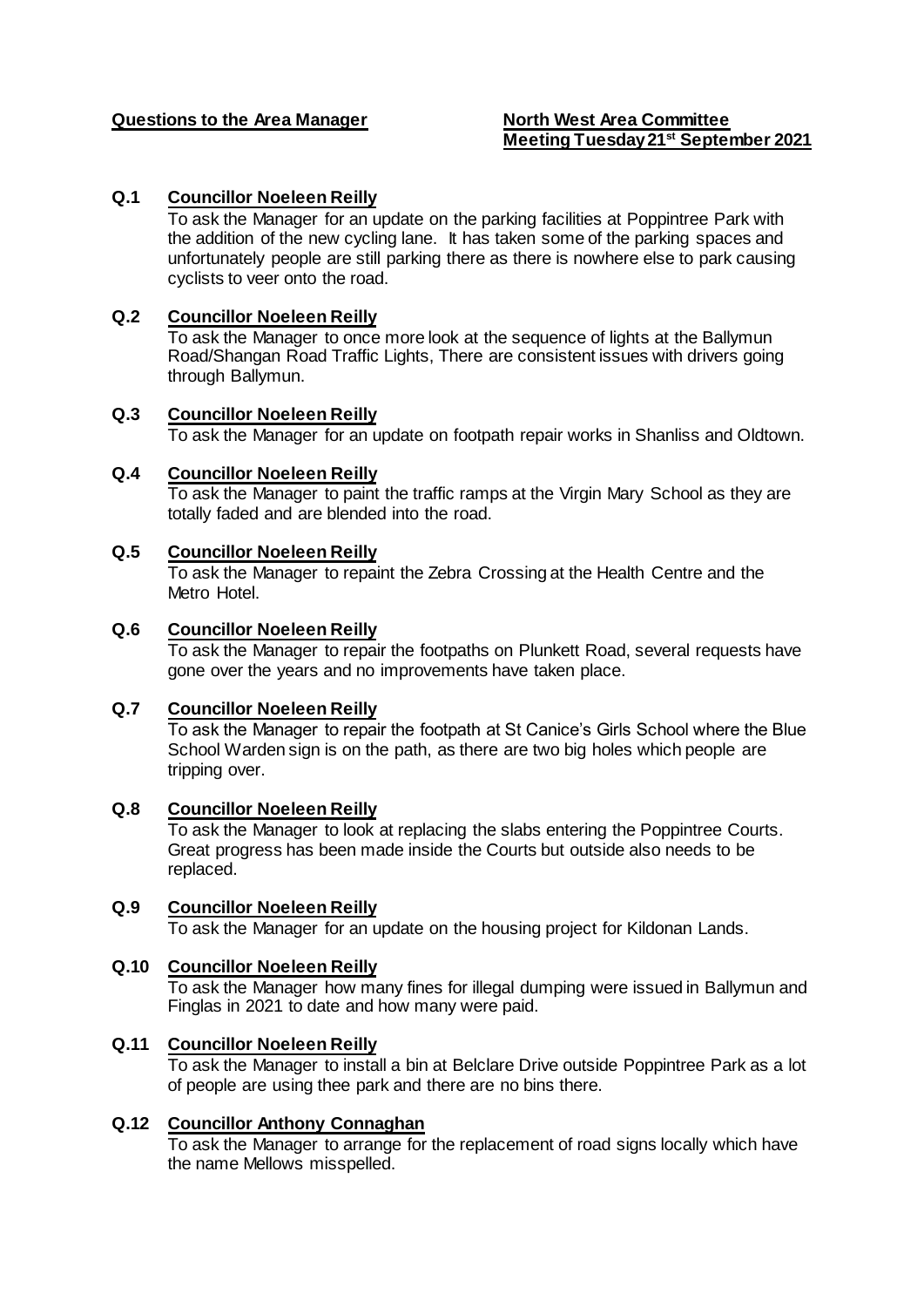# **Q.13 Councillor Anthony Connaghan**

To ask the Manager to arrange a review of the Pavilion in Kildonan Park with a view to examining the possibility of expanding and providing extra facilities locally. Can a report be provided to this effect.

## **Q.14 Councillor Anthony Connaghan**

To ask the Manager what is the number of directly employed labour actively working in the DCC Parks and also what was the highest number of staff that we had in the past. We have seen a massive increase in the usage of DCC Parks since 2020 and the emergence of Covid-19 and we should be making plans to increase the number of staff to maintain and increase the service provided.

## **Q.15 Councillor Anthony Connaghan**

To ask the Manager to arrange for the footpath at Barrack Lane (junction of N2 Finglas Road) to be re-instated as it is in poor condition following works recently leaving a temporary tarmac surface.

# **Q.16 Councillor Anthony Connaghan**

To ask the Manager to arrange for the footpath to be re-instated on Ratoath Road between the junction of Ratoath Avenue and Cappagh Road. The surface here is very uneven and there are a lot of elderly residents in the locality who use the footpath here.

# **Q.17 Councillor Anthony Connaghan**

To ask the Manager to arrange whatever necessary action be taken to address the rat problem at (details supplied) vacant site where residents have noticed an increase in rats coming from the field.

# **Q.18 Councillor Anthony Connaghan**

To ask the Manager to arrange for improvements at the green area beside (details supplied)

## **Q.19 Councillor Anthony Connaghan**

To ask the Manager to arrange for a speed survey to be taken at (details supplied) and to consider any further measures that might assist in reducing the speed of cars on that road.

# **Q.20 Councillor Anthony Connaghan**

To ask the Manager to provide an update on proposals to deal with traffic calming and parking at (details supplied).

## **Q.21 Councillor Mary Callaghan**

To ask the Manager to arrange for a traffic survey to be carried out at [details supplied] in respect of speeding and rat-running, including a review of the spacing of the existing ramps as residents express serious concern regarding high speeds, high volumes and the use of scramblers and the implications of these for safety, especially for local children.

## **Q.22 Councillor Mary Callaghan**

To ask the Manager the position regarding an urgent housing matter in Dublin 11. When will the rent-to-buy tenants at (details supplied) be contacted by the City Council about purchasing their apartments. One such tenant sent an email to DCC a month ago asking for an update, but despite multiple emails they got no response.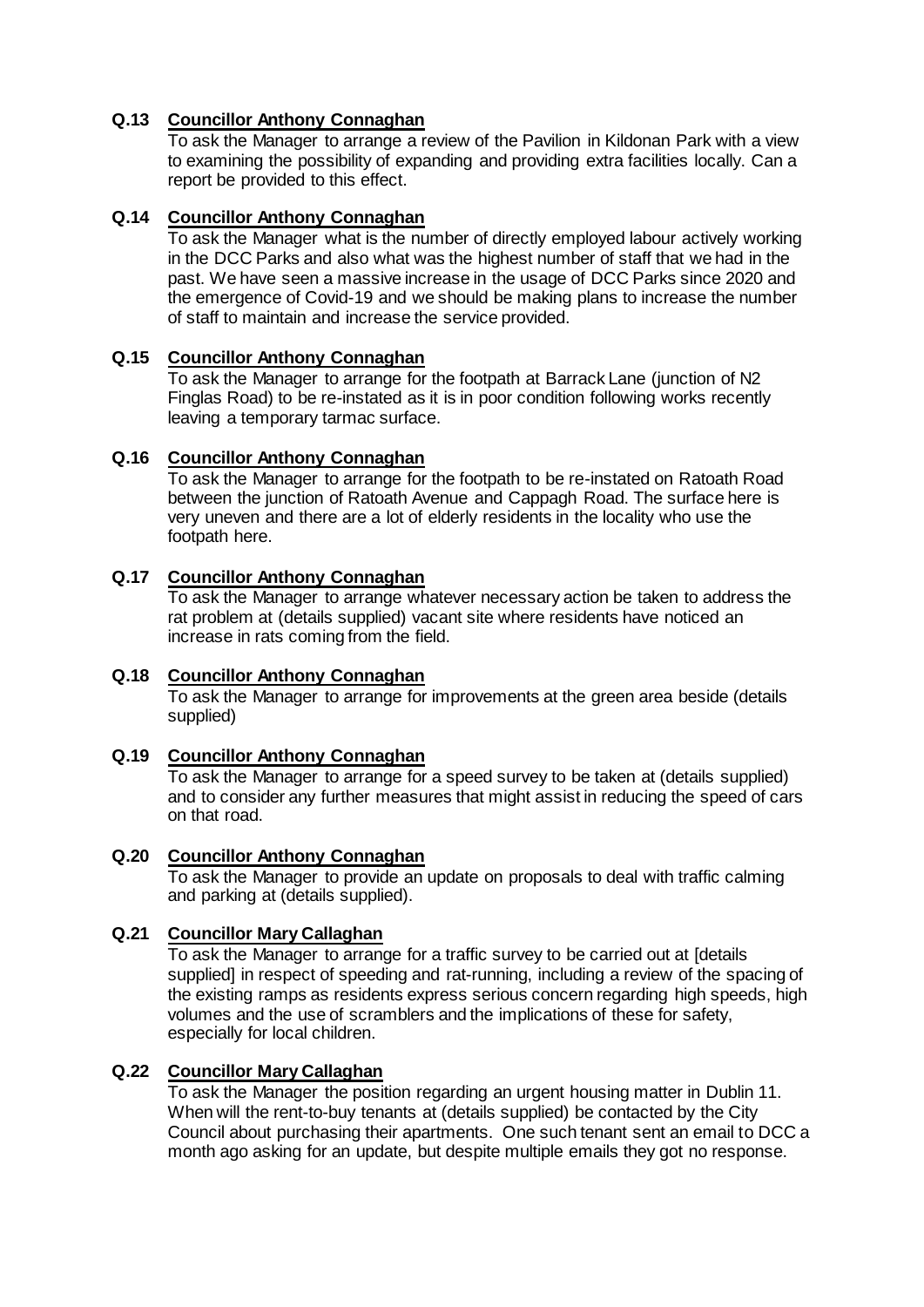# **Q.23 Councillor Mary Callaghan**

To ask the Manager to install a public litter bin outside (details supplied).

## **Q.24 Councillor Mary Callaghan**

To ask the Manager to improve the caretaking of the Coultry and Woodhazel areas in terms of clearing litter, cleaning paths of dog poo, clearing litter before grass cutting, fixing damage to footpaths caused by trees which are now trip hazards and pruning trees that are blocking light such as between 20-37 Coultry Avenue.

## **Q.25 Councillor Mary Callaghan**

To ask the Manager to improve the litter problem on the footpaths on St Margaret's Road between the Lidl roundabout and Charlestown with regular litter sweeps, liaising with local groups and clearing graffiti on two green utility boxes outside the Aldi car park.

## **Q.26 Councillor Mary Callaghan**

To ask the Manager to improve the maintenance of the roundabout on Jamestown Road as it is very overgrown.

# **Q.27 Councillor Mary Callaghan**

To ask the Manager to give an update on the Concept Plan for Finglas which was presented to Councillors earlier this year and to give commitments to the revitalisation of Finglas Village.

## **Q.28 Councillor Mary Callaghan**

To ask the Manager to install a toilet (perhaps a compostable toilet) at the Prospect Hill/Fairlawn Community Gardens for use by the Meeting Place Club

## **Q.29 Councillor Mary Callaghan**

To ask the Manager to give an update on the plan to improve accommodation and utilities upgrade at St Margaret's Travellers site in Ballymun.

## **Q.30 Councillor Mary Callaghan**

To ask the Manager for an update on plans for the site of the old Ballymun shopping centre and what is being done to incentivise investors or other parties to build a new shopping centre.

# **Q.31 Councillor Mary Callaghan**

To ask the Manager to improve safety at Ratoath Road north of Kilshane Road so that young people in the homes on the east of Ratoath Road and particularly from the travelling community beside Dunsink Lane can safely travel safely to Finglas Celtic FC as currently there is no footpath or safe pedestrian route, presenting an unacceptable danger for members attending the club.

## **Q.32 Councillor Briege MacOscar**

To ask the Manager to inspect the tree at (details supplied) and other trees at this section of the road as it is dangerously oversized and there is a risk of falling branches during any winter storms.

#### **Q.33 Councillor Briege MacOscar**

To ask the Manager to repair the pothole in the road surface at (details supplied) as it is quite deep and a danger to vehicles and pedestrians.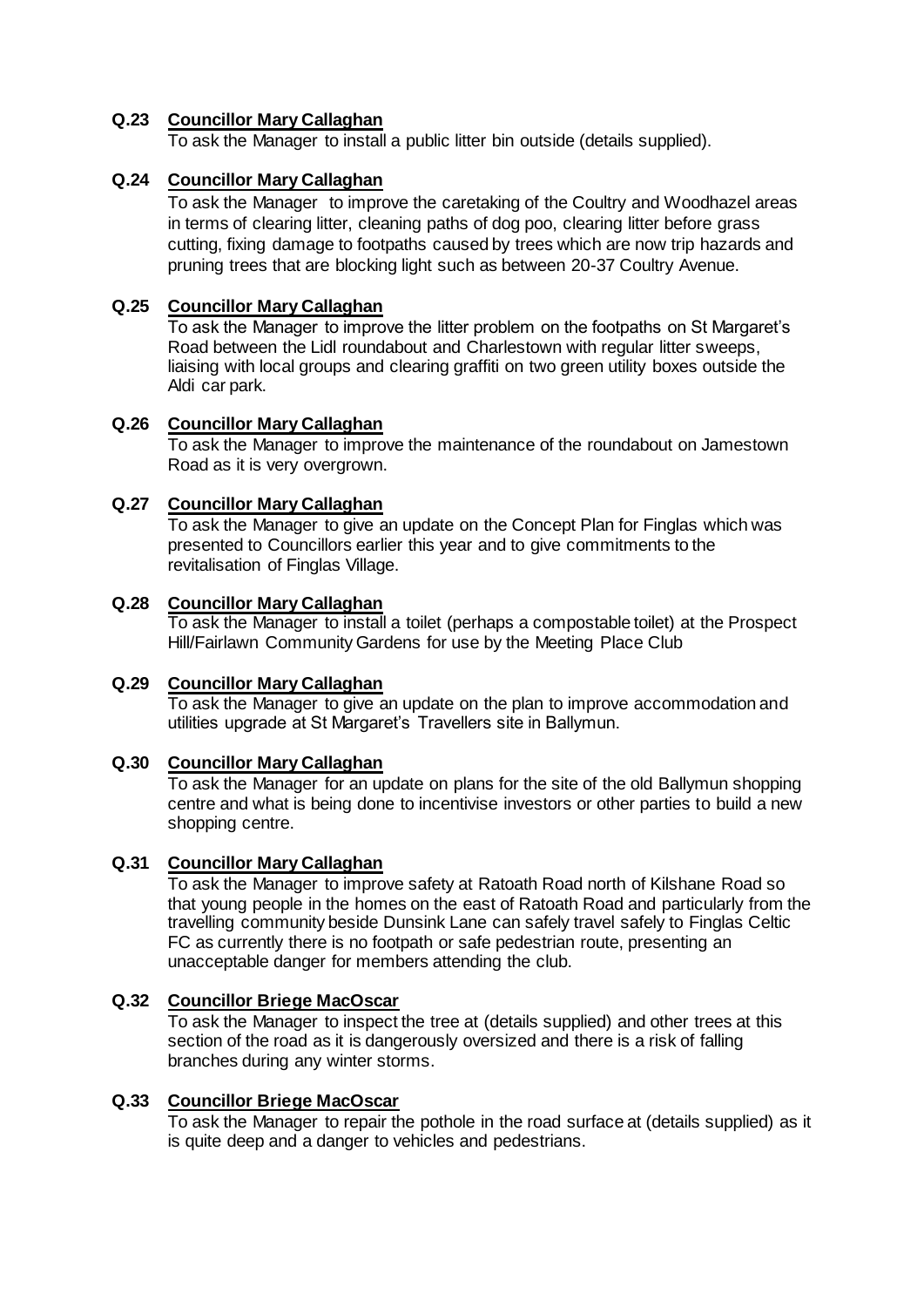# **Q.34 Councillor Briege MacOscar**

To ask the Manager to inspect and repair the pavement at (details supplied) as the tarmac surface has ravelled and is uneven.

## **Q.35 Councillor Briege MacOscar**

To ask the Manager to install dog fouling signs at (details supplied), as there are problems with persistent fouling at the entrance to the cul de sac and on the end of the green near number 18.

## **Q.36 Councillor Briege MacOscar**

To ask the Manager to provide an update on the removal of the tree at (details supplied) as the Parks service earlier this year stated that the tree was due to be removed due to the fact that it was unsuitable for the area and damaging surrounding pavements and walls.

#### **Q.37 Councillor Briege MacOscar**

To ask the Manager to install a children at play sign in (details supplied) as there is currently a problem with speeding traffic in the cul de sac.

## **Q.38 Councillor Briege MacOscar**

To ask the Manager to inspect and repair the pavements on Farnham Drive as they are in poor condition and dangerous for pedestrians and children on bikes accessing the GAA club.

## **Q.39 Councillor Briege MacOscar**

To ask the Manager to address the unsightly nature of the weeds and scrub on (details supplied) at the new wall which was built by the GAA club. A grass area remains which may be suitable for wildflowers or a similar intervention.

#### **Q.40 Councillor Briege MacOscar**  To ask the Manager to install ramps on (details supplied) in order to calm traffic.

## **Q.41 Councillor Briege MacOscar**

To ask the Manager to repair the guttering at (details supplied) as it has been leaking for a couple of months.

## **Q.42 Councillor Caroline Conroy**

To ask the Manager can a path be put in place urgently from Tolka Valley Park to Scribblestown Estate. This road is very dangerous and the residents are living in fear every time they need to travel on that road by foot.

## **Q.43 Councillor Caroline Conroy**

To ask the Manager can I get information on a house that is blocked up at present. When will this be available to people on the waiting list. Details supplied.

## **Q.44 Councillor Caroline Conroy**

To ask the Manager can we have a least one water fountain near or beside the sports dressing rooms in Parks in Dublin North West. Because our Parks are now used more since Covid it would be a benefit to have access to free, clean water for park users and this will reduce the need to purchase bottled water and then have to deal with this litter.